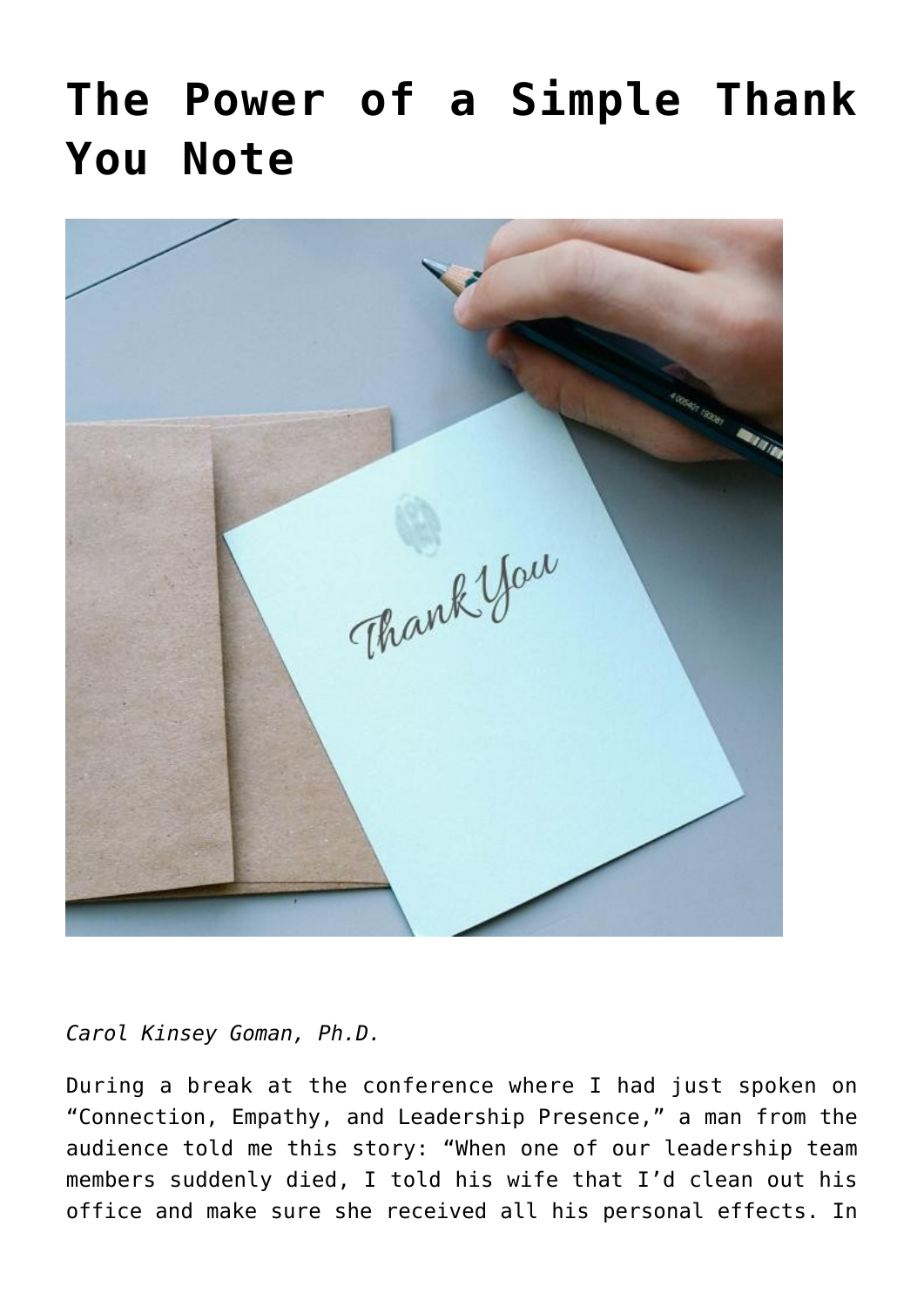doing so, I opened one of his desk drawers to find dozens of note papers, neatly stacked. He had worked at our organization for over 25 years, and this drawer was filled with the handwritten 'thank you' messages that our CEO had sent him during his career. My colleague had saved each and every one. It was a touching example of the lasting impact of this simple gesture of gratitude."

Saying "thank you" is simple  $-$  and powerful  $-$  but too often it's also underrated and underused. Displays of gratitude can lay the foundation for a positive relationship with bosses, subordinates, and co-workers. Whether it's an appreciate email, a praise call, a note of thanks, or an in-person acknowledgment, [empathetic leaders](https://www.commpro.biz/?s=empathetic+leaders) keep finding ways to point out a person's strength, compliment them on their accomplishments, and thank them for their support.

In most cases, regardless of the medium, the content can be the similar, and timing always matters when saying "thank you." In this case, the sooner, the better. Don't wait days or weeks after an event to express your appreciation. Do it right away — and you'll greatly increase the impact of your appreciative comment.

Here are a few ideas to get you started. You'll note that none of these are generalized, "thanks for all you do" statements. It is much more effective to refer to a specific behavior, event, or occasion:

 "I appreciate it when you . . ." "I've been noticing how well you . . . " "Your advice helped me realize . . ." "Our conversations mean so much to me because . . ." "You displayed real leadership presence when you . . ." "Thank you for . . . "